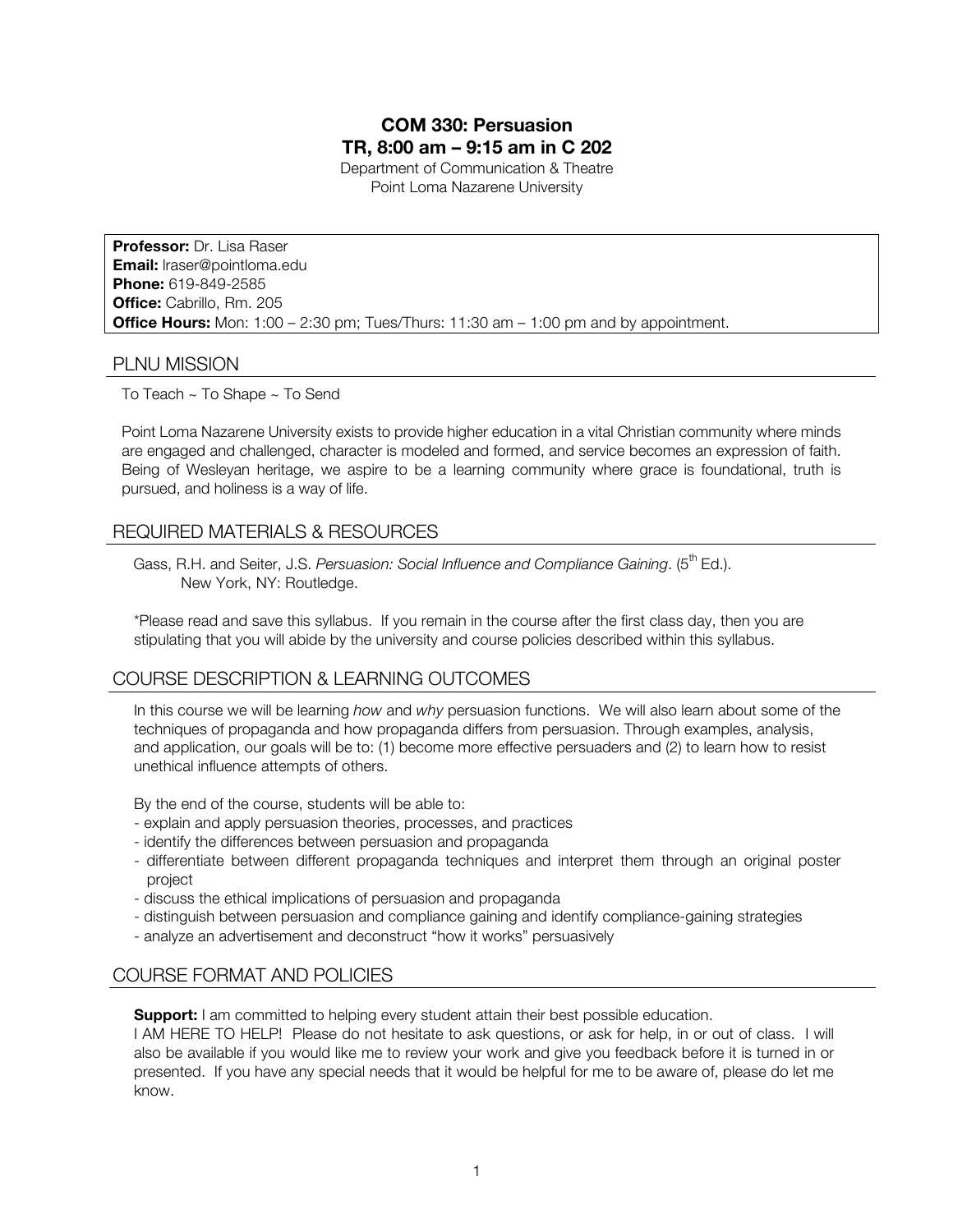**Attendance:** As members of a learning community, your presence is appreciated, and your absence is noticed. The class sessions are set up to help people learn from each other (through discussions, activities, etc.) and you are expected to attend each class session. Everyone has useful and insightful information to offer to the class. Participation is the core of this work, and to help keep track of that, I take attendance.

You are allowed two (2) excused or unexcused absences in the course of the semester without penalty. The only absences excused after that will be university approved absences (see section below). It is your choice how you use these two absences and it is encouraged that you use them wisely. Please note that these 2 absences DO include instances of illness and family obligations. Each absence over two will result in a 15-point deduction to your overall grade.

As noted in the University catalog: If you are absent from more than 10 percent of class meetings (3 classes), I have the option of filing a written report which may result in de-enrollment. If the absences exceed 20 percent (6 classes), you may be de-enrolled without notice. If the date of de-enrollment is past the last date to withdraw from a class, you will be assigned a grade of W or WF consistent with university policy in the grading section of the catalog. See Academic Policies in the undergrad student catalog.

**University Approved Absences:** Absences for certain events and obligations recognized by the University (i.e.: participation in sports, forensics, music tours, etc.) may be counted as "excused." Please notify me at least one week prior to such absences with documentation and contact information from the sponsoring program/department. You are responsible for making up all work missed due to absences in a timely manner, to be worked out ahead of time with me.

**Tardies:** It is an expectation of this class community that we begin our class time *together*, and complete our class time *together* each day. Instances of habitual lateness are a distraction to our class community and may impact your ability to participate fully in the course. Therefore, I do make note when you are late to class and habitual lateness will negatively impact your participation grade.

Being absent for more than 20 minutes during any part of a class period, whether at the beginning, middle, or end, will constitute an absence. Similarly, it is expected that you remain actively engaged in the classroom activities until the entire class has been dismissed for the day. Failure to do so will result in a deduction of your participation points for the course. If you absolutely must leave early one day for an important/legitimate/emergency reason, please approve it with me at the class period prior or via email. (Please arrange any meetings with your major adviser so that they do not conflict with your class schedule.) If you leave class early without timely notification/approval, it will negatively affect your course participation grade. Please talk to me early in the semester if you have any questions or concerns about this policy.

**Late Work/Make Up Work:** All work is expected on the planned "due dates" - at the beginning of the class period when they are due. In general, no late or makeup written assignments/presentations will be allowed. In the event of a documented personal emergency and at my discretion, makeup work *may* be accepted for half credit. If you are absent on the day of a test or a presentation, I will only consider a make-up opportunity if you have communicated with me in advance of your absence and you have a documented personal emergency. Depending upon the circumstance surrounding the absence, a make up opportunity may not receive full credit.

**Incomplete:** Incompletes will only be granted under extreme circumstances, given reasonable justification.

**Electronic Devices:** Please join me in turning off or silencing all cell phones and refrain from using them (including texting) during class. If you choose to have your phone on vibrate in order to remain reachable for a family member who may need care, for example, please take such calls outside. You may bring a laptop/tablet to class to use for notes. If you use your laptop/tablet for things not related to this class (e.g., internet, games, work from other classes) and/or if your use of these devices causes any disruption in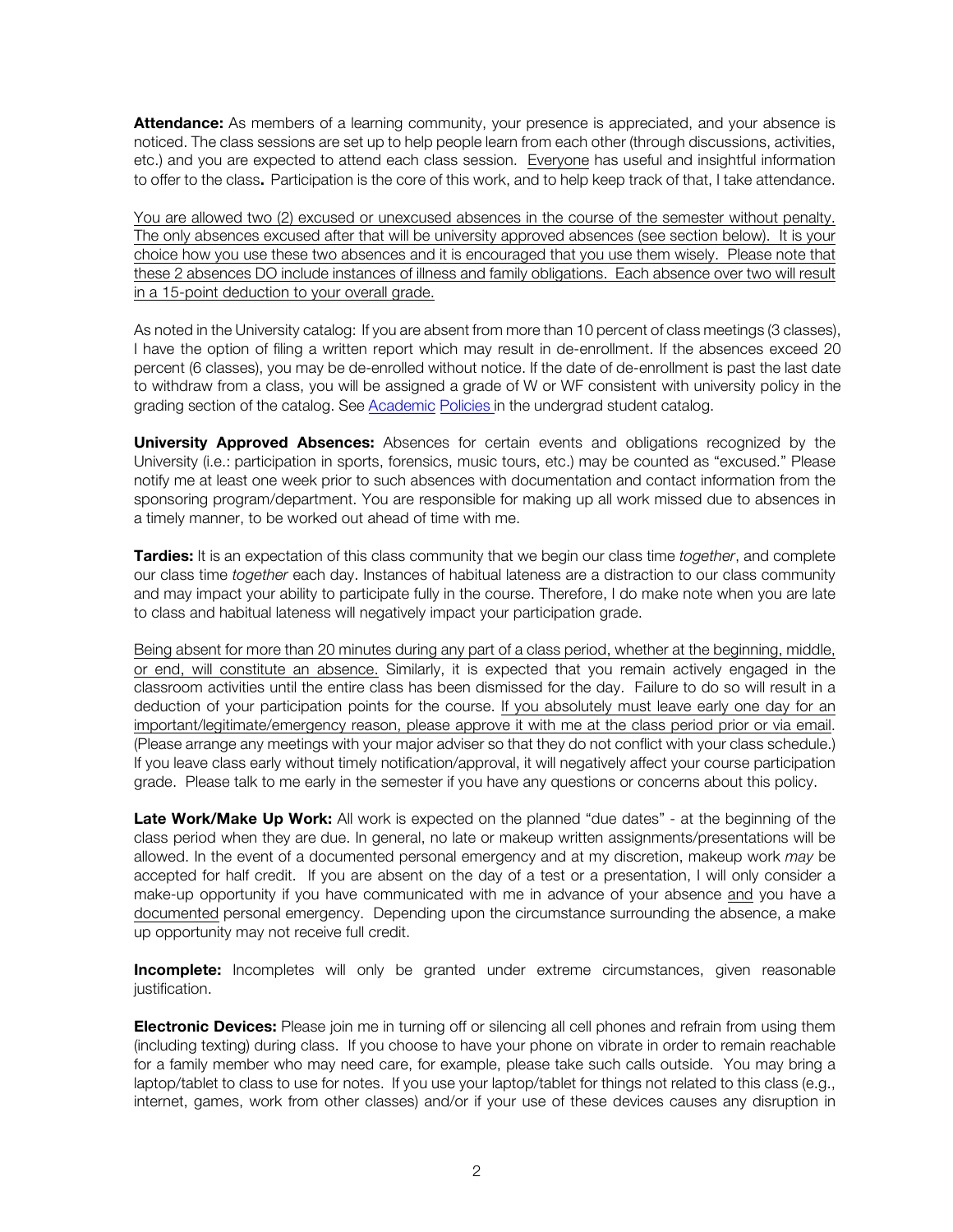class, you will be asked to put your laptop/tablet away. If you use your device (either cell phone or laptop/tablet) for non-class related purposes, you will receive a deduction in your participation grade in the course.

**Email:** I will frequently use email to communicate with you and I do my best to respond to your emails as promptly as possible. I will respond to emails Monday-Friday from 8:00 am – 4:30 pm. If you send me an email over the weekend or holiday, I will respond on the following school day. I ask that you follow these simple email reminders: (1) Please address me at the beginning of each email and conclude your email by typing your name. (2) Please read your emails twice before hitting "send". (3) Please craft your emails with respectful language and tone. If you are frustrated by something, email is not the best way to communicate about it. Please schedule a meeting with me so that we can discuss in person.

**Written Work:** Please type, double-space and staple all written work unless instructed otherwise.It is my expectation that all writing will be clear, coherent, and free of grammatical/spelling errors. Please proof all written work – your grade will reflect both the substance and the style of your writing. When working on the computer, try to plan for the "unexpected" but predictable problems: check printer ink and back up files as you go.

#### **Student Responsibility:**

It is the student's responsibility to maintain his/her class schedule. Should the need arise to drop this course (personal emergencies, poor performance, etc.), the student has the responsibility to follow through (provided the drop date meets the stated calendar deadline established by the university), not the instructor. Simply ceasing to attend this course or failing to follow through to arrange for a change of registration (drop/add) may easily result in a grade of F on the official transcript.

#### **Final Exam Policy:**

Successful completion of this class requires taking the final examination on its scheduled day. The final examination schedule is posted on the Class Schedules site. Final exams will not be given early before our assigned date/time. Please arrange any activities or transportation for the break around this finals schedule so that you can be present to take the test at the assigned time.

#### **Academic Dishonesty:**

Students should demonstrate academic honesty by doing original work and by giving appropriate credit to the ideas of others. As stated in the university catalog, "Academic dishonesty is the act of presenting information, ideas, and/or concepts as one's own when in reality they are the result of another person's creativity and effort. Such acts include plagiarism, copying of class assignments, and copying or other fraudulent behavior on examinations. A faculty member who believes a situation involving academic dishonesty has been detected may assign a failing grade for a) that particular assignment or examination, and/or b) the course." See Academic Policies in the undergrad student catalog.

#### **Academic Accommodations:**

While all students are expected to meet the minimum academic standards for completion of this course as established by the instructor, students with disabilities may require academic accommodations. At Point Loma Nazarene University, students requesting academic accommodations must file documentation with the Disability Resource Center (DRC), located in the Bond Academic Center. Once the student files documentation, the Disability Resource Center will contact the student's instructors and provide written recommendations for reasonable and appropriate accommodations to meet the individual learning needs of the student. This policy assists the University in its commitment to full compliance with Section 504 of the Rehabilitation Act of 1973, the Americans with Disabilities (ADA) Act of 1990, and ADA Amendments Act of 2008, all of which prohibit discrimination against students with disabilities and guarantees all qualified students equal access to and benefits of PLNU programs and activities.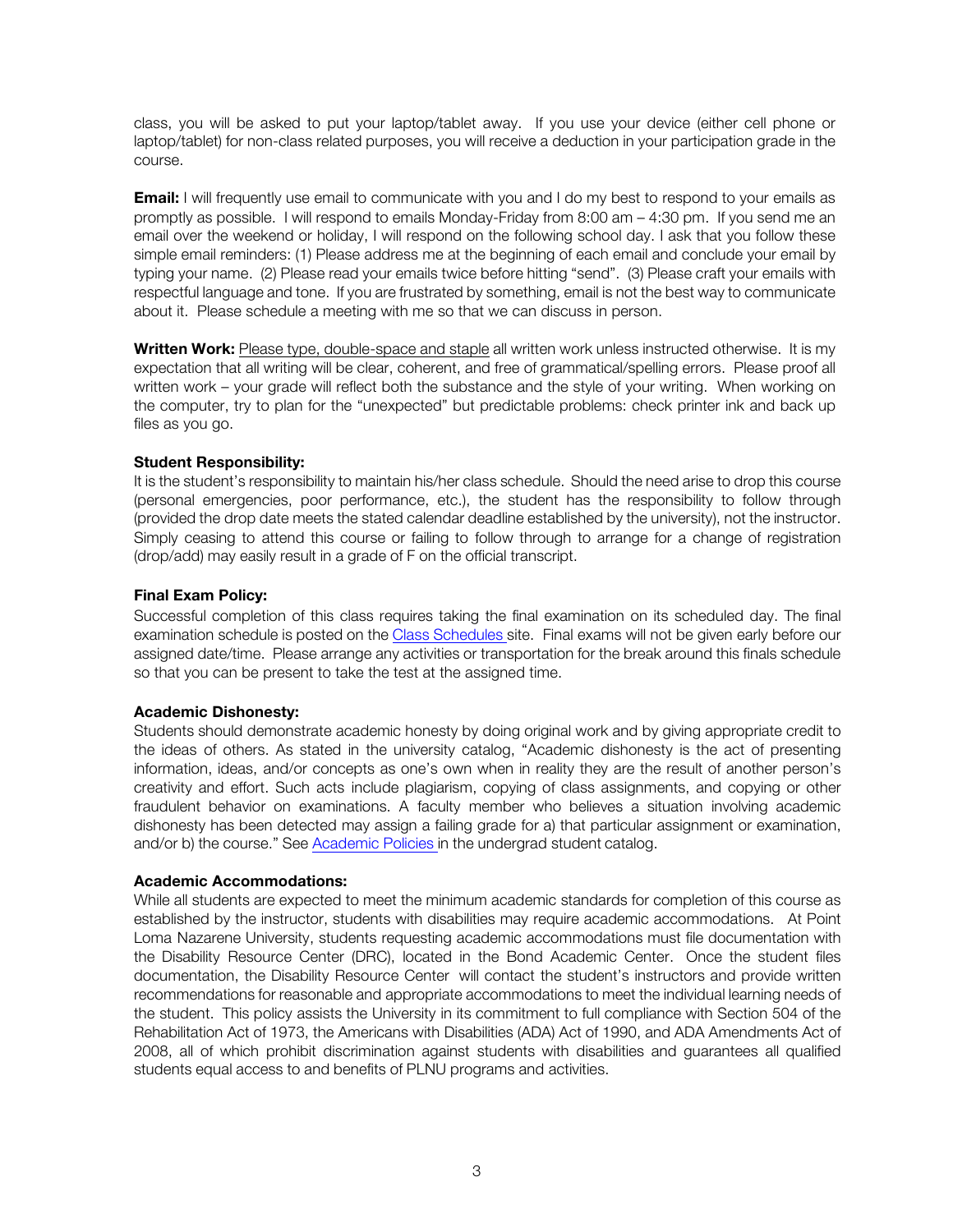#### **Ferpa Policy:**

In compliance with federal law, neither PLNU student ID nor social security number will be used in publicly posted grades or returned sets of assignments without student written permission. This class will meet the federal requirements by (each faculty member choose one strategy to use: distributing all grades and papers individually; requesting and filing written student permission; or assigning each student a unique class ID number not identifiable on the alphabetic roster.). Also in compliance with FERPA, you will be the only person given information about your progress in this class unless you have designated others to receive it in the "Information Release" section of the student portal. See Policy Statements in the undergrad student catalog.

#### **PLNU Copyright Policy:**

Point Loma Nazarene University, as a non-profit educational institution, is entitled by law to use materials protected by the US Copyright Act for classroom education. Any use of those materials outside the class may violate the law.

## CLASS ASSIGNMENTS & COURSE SCHEDULE

**Exams:** There are three exams in this course. Exams will include material from the book and in-class discussion/activities. More information will be given in class about how to prepare for these exams.

**Original Propaganda Poster:** You will design an original propaganda poster using a selection from the ten propaganda techniques that we will learn about in class. You will need to acquire a poster board for this assignment. Prompts will be given in class and you will have some choice in selecting the overall theme of your poster. On the day that your poster is due, we will hang the posters around the classroom and complete a "gallery tour," identifying the different propaganda techniques that we have studied.

**Ad Analysis Paper & Presentation:** You will select and analyze an advertisement (either a static image such as a billboard, magazine page, digital ad or a video) in order to uncover "how it works" persuasively. In a written paper, you will identify and evaluate the advertisement's use of persuasive strategies and explain what the advertisement is attempting to accomplish. Your textbook will be a very important resource to you in the successful completion of this project, so it is imperative that you keep up with your reading assignments. At the end of the semester, you will present the results of your analysis to the class in a formal presentation.

**In-Class (or take home) Assignments and Participation:** At times you will be given short assignments or exercises in class (or to take home) that are worth points toward your final grade. These assignments may include written responses/reflections, home learning, group work, etc. The point value for these assignments may vary, but will be clearly designated on the assignment.

The remaining portion of this grade will be designated for your class participation and will reflect your involvement in the course, including (but not limited to): your regular and on-time class attendance, how well/completely you read for the day and incorporate text concepts into the discussion/activities, how "present" you are in class, how readily you volunteer for in-class activities, and how well you generally project respectful involvement such as supportive listening, nonverbal feedback, and thoughtful verbal contributions.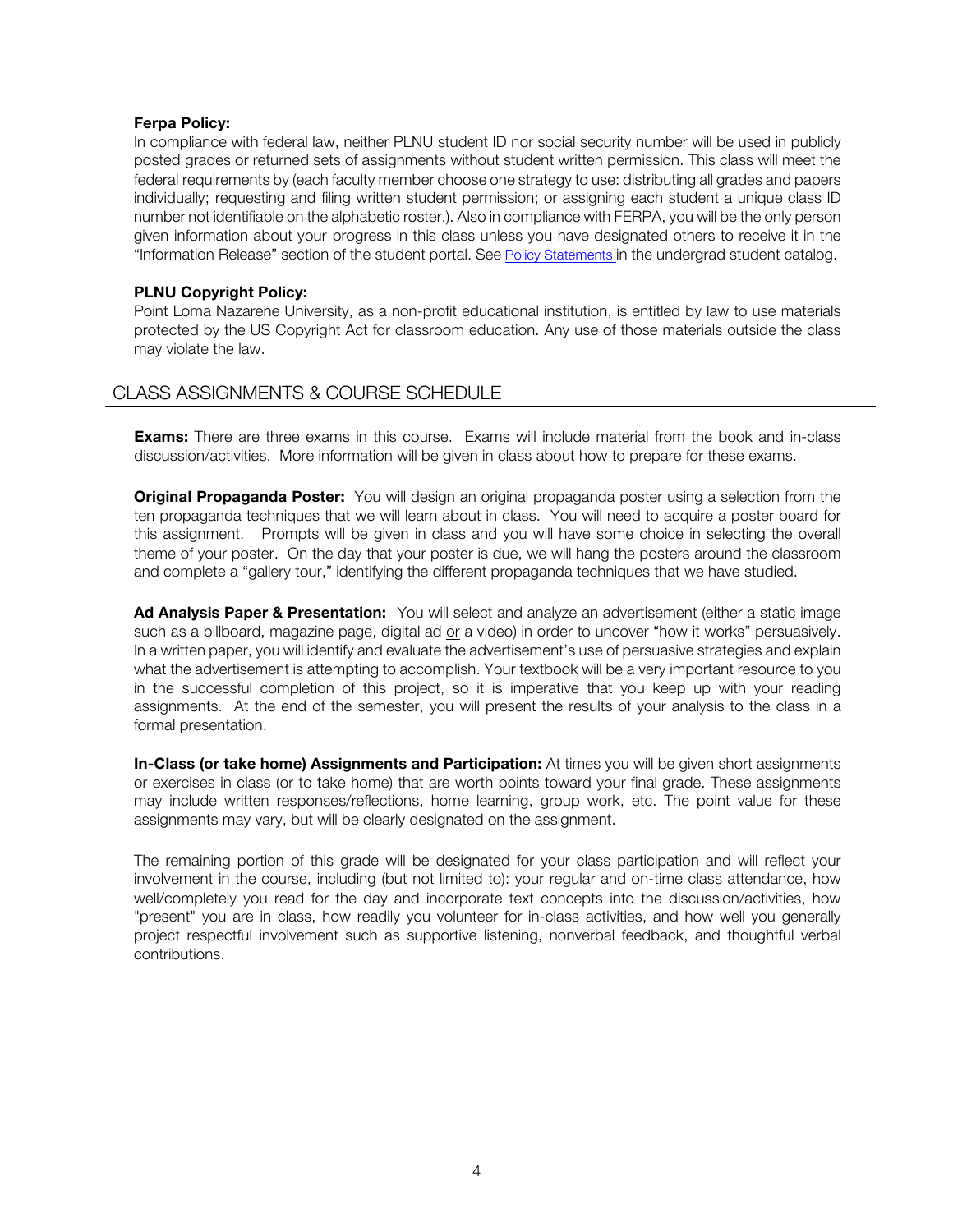# ASSESSMENT & GRADING

| Grade Scale (% to Letter): |    |           |       |
|----------------------------|----|-----------|-------|
| 93-100                     |    | 73-76     | С     |
| 90-92.9%                   | А- | 70-72     | C-    |
| 87-89                      | B+ | 67-69     | D+    |
| 83-86                      | В  | 63-66     | D     |
| 80-82                      | В- | $60 - 62$ | $D$ - |
| 77-79                      | G+ | 0-59      |       |

## Point Distribution

| <b>COURSE REQUIREMENTS</b>                       | <b>Number of Points</b><br><b>AVAILABLE</b> | <b>Number of Points</b><br><b>LEARNED</b> |
|--------------------------------------------------|---------------------------------------------|-------------------------------------------|
| Test $# 1$                                       | 75                                          |                                           |
| Test $# 2$                                       | 75                                          |                                           |
| Test $#3$                                        | 100                                         |                                           |
| Original Propaganda Poster                       | 75                                          |                                           |
| Ad Analysis Paper & Presentation                 | 125                                         |                                           |
| Additional Assignments & Participation           | 75                                          |                                           |
| <b>TOTAL</b>                                     | 525                                         |                                           |
| - Absence penalties (15 pts. per absence after 2 | (e.g., 3 absences                           |                                           |
| absences)                                        | $= -15$                                     |                                           |

## **Tentative Course Schedule**

- Subject to change with fair notice.
- Please complete reading prior to arriving at class on the assigned due date.

| WK.            | Date   | Topic                                      | Reading/Assignments Due               |
|----------------|--------|--------------------------------------------|---------------------------------------|
|                | R 9/1  | Welcome/Course Introduction                |                                       |
| $\overline{2}$ | T 9/6  | Why Study Persuasion?                      | Ch. 1                                 |
|                | R 9/8  | Why Study Persuasion?                      |                                       |
|                |        | Prop Tech # 1 & 2: Assertion and           |                                       |
|                |        | Bandwagon                                  |                                       |
| 3              | T 9/13 | What Constitutes Persuasion?               | Ch. 2                                 |
|                | R 9/15 | Attitudes and Consistency                  | Ch.3                                  |
|                |        | Prop Tech # 3: Cardstacking                |                                       |
| $\overline{4}$ | T 9/20 | Credibility                                | Ch. 4                                 |
|                |        | Assign: Propaganda Posters                 |                                       |
|                | R 9/22 | Communicator Characteristics and           | Ch. 5                                 |
|                |        | Persuadability                             |                                       |
| 5              | T 9/27 | Communicator Characteristics and           | Ch. 5                                 |
|                |        | Persuadability                             |                                       |
|                |        | Prop Tech # 4 & 5: Glittering Generalities |                                       |
|                |        | and False Dilemma                          |                                       |
|                | R 9/29 | Conformity and Influence in Groups         | Ch. 6                                 |
|                |        | Prop Tech # 6: The Lesser of Two Evils     |                                       |
| 6              | T10/4  | Test $# 1$                                 | Test # 1 (Ch. 1-5) & Prop Techs # 1-5 |
|                | R 10/6 | Language and Persuasion                    | Ch. 7                                 |
|                |        | Assign: Ad Analysis Project                |                                       |